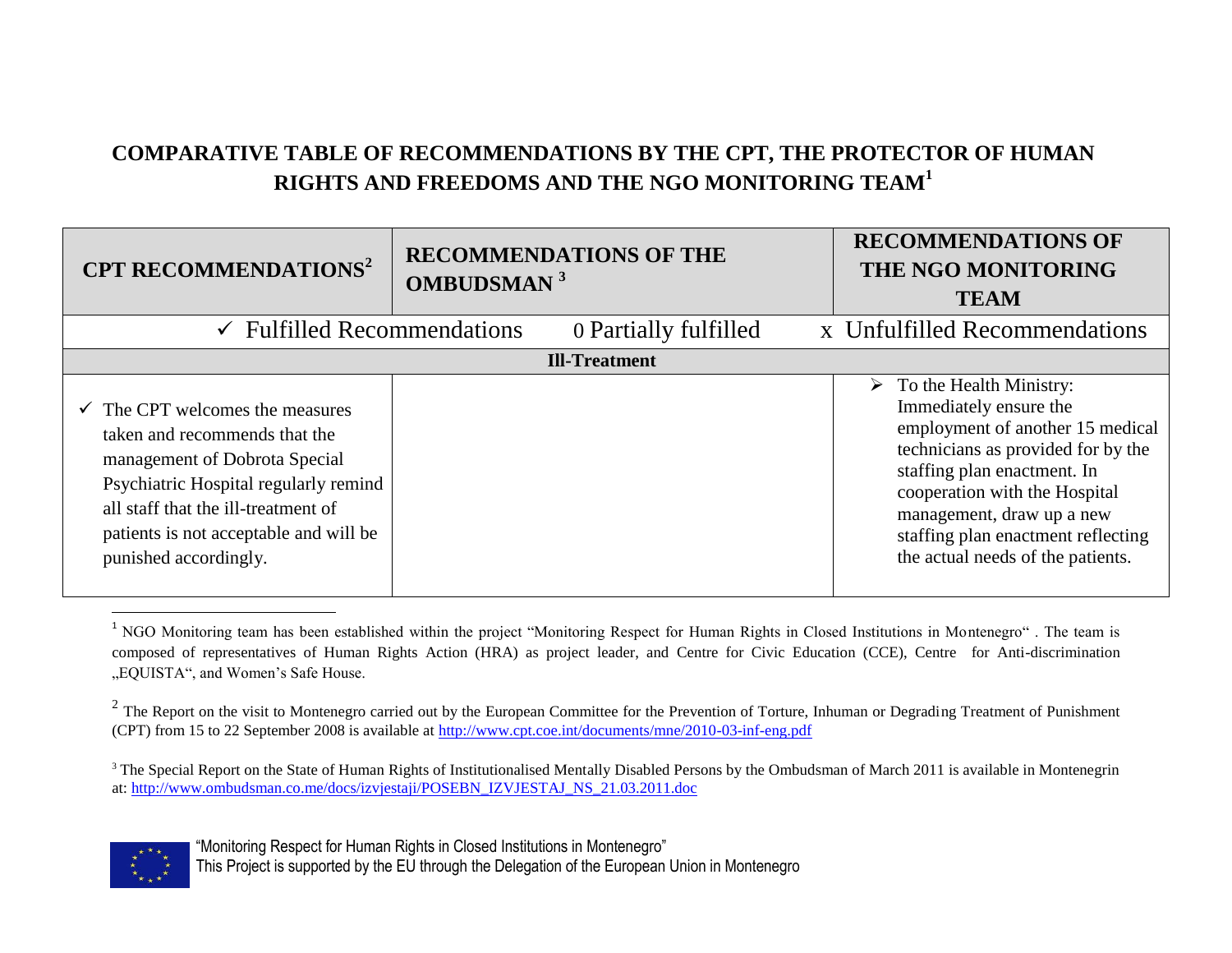| The CPT recommends that the<br>management takes measures to ensure                                                                                               |                                        | $\triangleright$ To the Hospital Director: In<br>cooperation with the Ombudsman,                                                                                                                                           |
|------------------------------------------------------------------------------------------------------------------------------------------------------------------|----------------------------------------|----------------------------------------------------------------------------------------------------------------------------------------------------------------------------------------------------------------------------|
| that staff protect patients from other<br>patients who might cause them harm.<br>This requires not only adequate staff<br>presence and supervision at all times, |                                        | install complaints boxes which<br>may be opened only by an<br>authorised member of his staff or<br>provide for another direct form of                                                                                      |
| but also that staff be properly trained<br>in handling challenging                                                                                               |                                        | communication with the<br>Ombudsman's Office.                                                                                                                                                                              |
| situations/patients.                                                                                                                                             |                                        | To the Hospital Director: Ensure<br>the continuous transfer of the<br>acquired non-violent conflict<br>resolution skills and knowledge to<br>the new Hospital staff.                                                       |
|                                                                                                                                                                  | <b>Forensic Psychiatric Unit (FPU)</b> |                                                                                                                                                                                                                            |
| X The CPT recommends that steps be<br>taken to ensure that patients in the<br>FPU have ready access to a proper<br>toilet at all times, including at night.      |                                        | $\triangleright$ To the Justice Ministry: Ensure<br>that the FPU is relocated outside<br>the Hospital grounds and adequate<br>funding for its work, primarily for<br>the indispensable security costs, in<br>the meantime. |
| The CPT recommends that the<br>Montenegrin authorities review the<br>selection, training and supervision of                                                      |                                        | To the Justice and Health<br>Ministries: Design a protocol on<br>the work of the FPU (until it is                                                                                                                          |

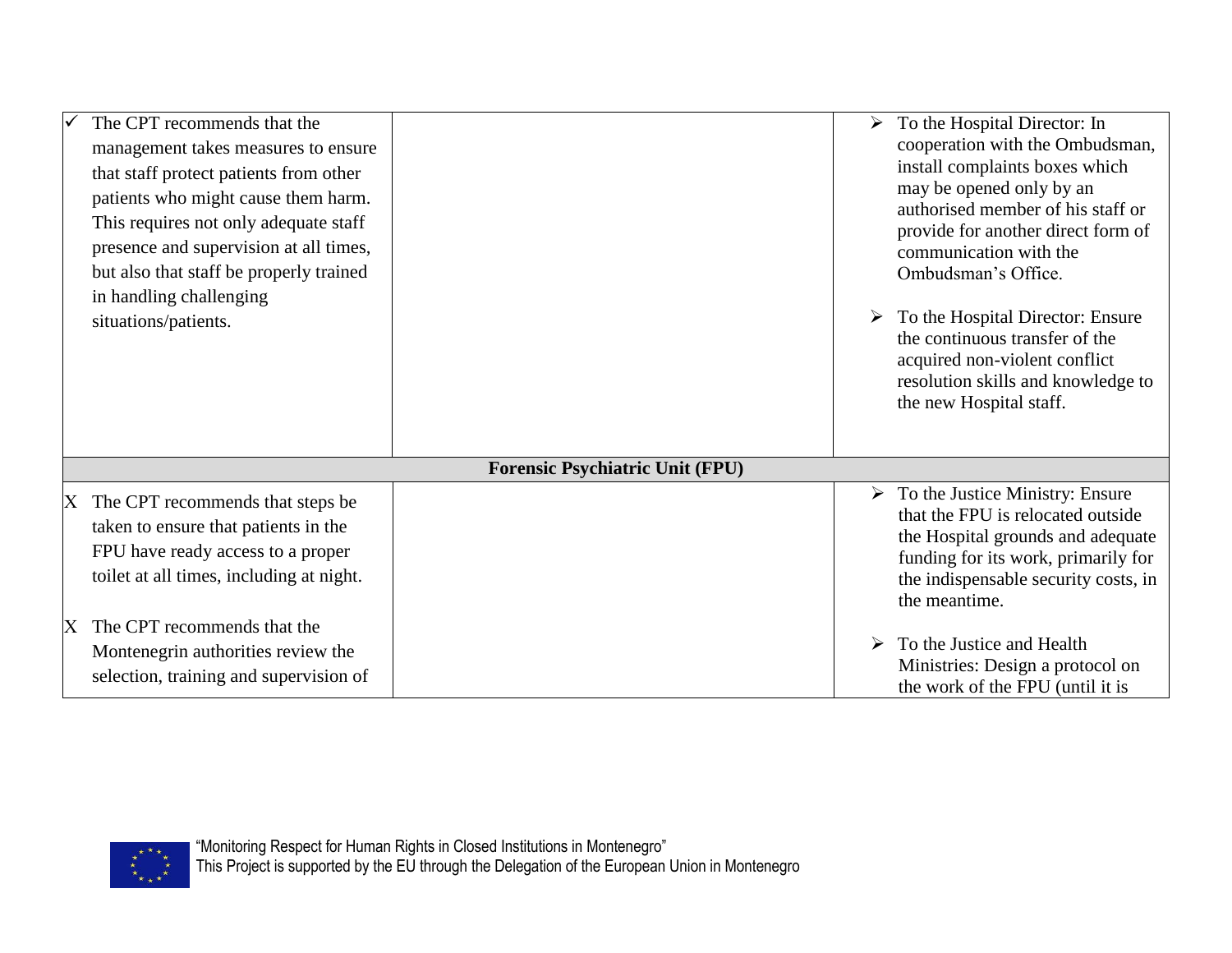| security staff assigned to the FPU, in<br>the light of the above remarks. <sup>4</sup>                                                                                                                                                                                            | relocated), particularly with<br>respect to the recruitment of the<br>guard staff.                                                                                                                                                                                                                                         |
|-----------------------------------------------------------------------------------------------------------------------------------------------------------------------------------------------------------------------------------------------------------------------------------|----------------------------------------------------------------------------------------------------------------------------------------------------------------------------------------------------------------------------------------------------------------------------------------------------------------------------|
| The CPT recommends that all efforts<br>$\bigcirc$<br>be made to reduce the restrictions<br>placed on the patient in question.<br>Further, a record should be kept of<br>the time during which he is locked<br>up, with a view to ensuring<br>appropriate monitoring. <sup>5</sup> | $\triangleright$ To the Health Ministry and the<br>Hospital Director: Ensure that a<br>greater number of mid-level<br>medical staff are on duty in the<br>FPU round the clock and that the<br>guards are deployed outside the<br>building.                                                                                 |
|                                                                                                                                                                                                                                                                                   | $\triangleright$ To the Hospital Director: Ensure<br>that all FPU patients have round<br>the clock access to toilets.                                                                                                                                                                                                      |
|                                                                                                                                                                                                                                                                                   | To the Police Administration,<br>➤<br>Justice Ministry and the courts:<br>Ensure that all criminal or<br>misdemeanour offender suspected<br>of suffering from a mental illness<br>are examined by a specialist in<br>psychiatry and/or referred to a<br>relevant psychiatric institution for<br>a court expert evaluation. |
|                                                                                                                                                                                                                                                                                   | To the Justice and Health<br>➤                                                                                                                                                                                                                                                                                             |

<sup>&</sup>lt;sup>4</sup> CPT Report, para 88: "Bearing in mind the challenging nature of their work, it is of crucial importance that staff assigned to security-related tasks in a psychiatric hospital be carefully selected and that they receive appropriate training before taking up their duties as well as in-service courses. Further, during the performance of their tasks, they should be closely supervised by – and subject to the authority of – qualified healthcare staff". <sup>5</sup> The patient committed suicide.



"Monitoring Respect for Human Rights in Closed Institutions in Montenegro"

This Project is supported by the EU through the Delegation of the European Union in Montenegro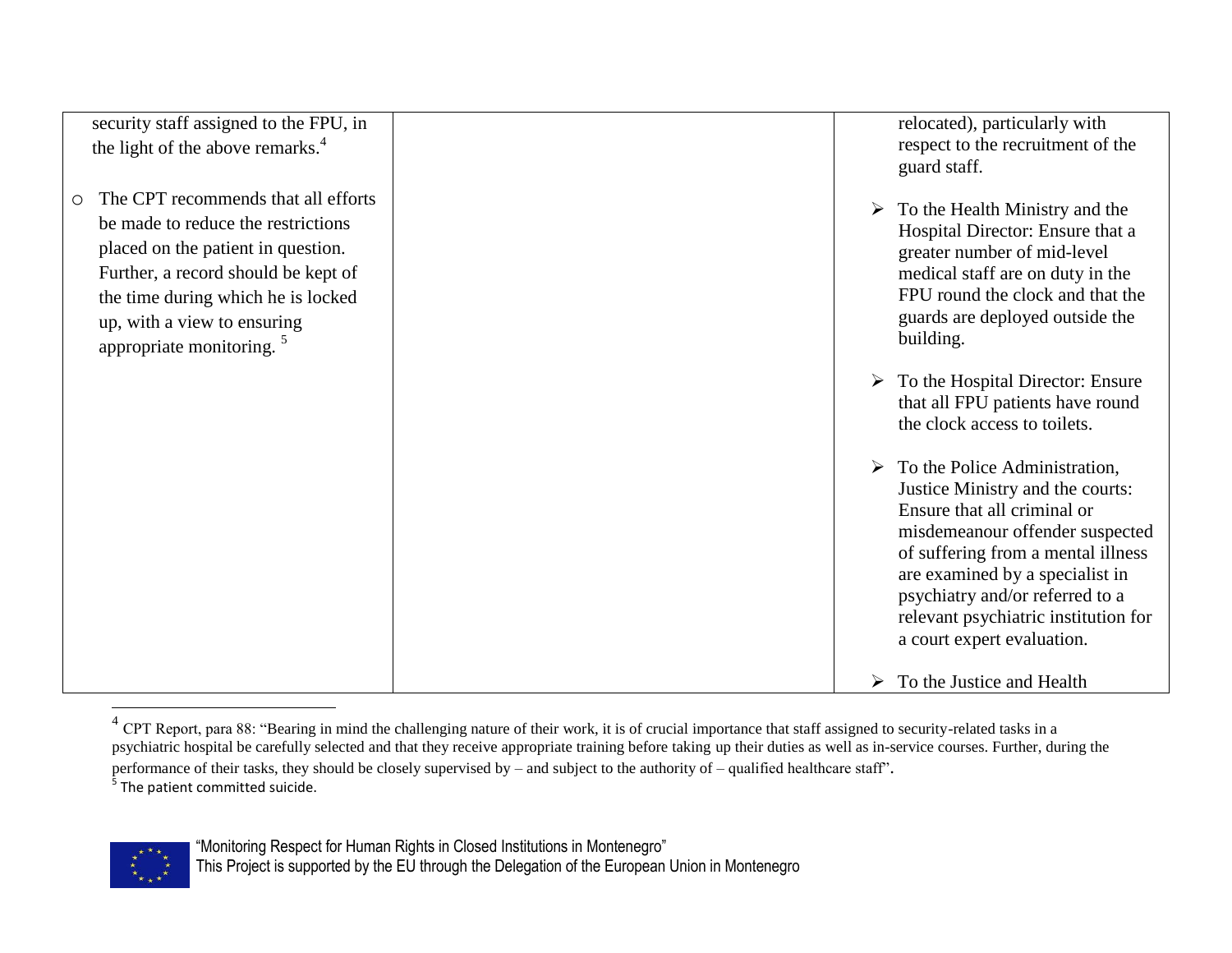|                                                                                                                                                                                                                                                                                                                                                                         |                                    | Ministries: Urgently ensure the<br>placement of Milan Zekovic,<br>suffering from a mental illness, in<br>an appropriate psychiatric<br>institution.                                                                                                                                                                                                                                                                                                                                                                                                                                                                                                                                                                                              |
|-------------------------------------------------------------------------------------------------------------------------------------------------------------------------------------------------------------------------------------------------------------------------------------------------------------------------------------------------------------------------|------------------------------------|--------------------------------------------------------------------------------------------------------------------------------------------------------------------------------------------------------------------------------------------------------------------------------------------------------------------------------------------------------------------------------------------------------------------------------------------------------------------------------------------------------------------------------------------------------------------------------------------------------------------------------------------------------------------------------------------------------------------------------------------------|
|                                                                                                                                                                                                                                                                                                                                                                         | <b>Patients' Living Conditions</b> |                                                                                                                                                                                                                                                                                                                                                                                                                                                                                                                                                                                                                                                                                                                                                  |
| X The CPT welcomes the ongoing<br>efforts to refurbish the hospital and<br>recommends that the Montenegrin<br>authorities continue this process in<br>the remaining non-renovated areas.<br>As part of the renovation, efforts<br>should be made to personalise the<br>living environment and provide<br>patients with personal lockable space<br>for their belongings. |                                    | $\triangleright$ To the Health Ministry and the<br>Labour and Social Welfare<br>Ministry: Ensure better territorial<br>coverage by mental health centres,<br>which will closely cooperate with<br>the social work centres and<br>provide care for mentally ill<br>persons not requiring (further)<br>hospital treatment, with the<br>ultimate aim of providing mentally<br>ill persons with community<br>support and reducing the need for<br>hospital treatment (except in the<br>acute stages of the illness).<br>$\triangleright$ To the Health Ministry and the<br>Podgorica City Administration:<br>Provide adequate inpatient<br>treatment and rehabilitation also<br>for women suffering from alcohol<br>or drug addiction in Montenegro. |
|                                                                                                                                                                                                                                                                                                                                                                         |                                    | To the Health and Justice<br>Ministries: Invest efforts to begin<br>the construction of a Special                                                                                                                                                                                                                                                                                                                                                                                                                                                                                                                                                                                                                                                |

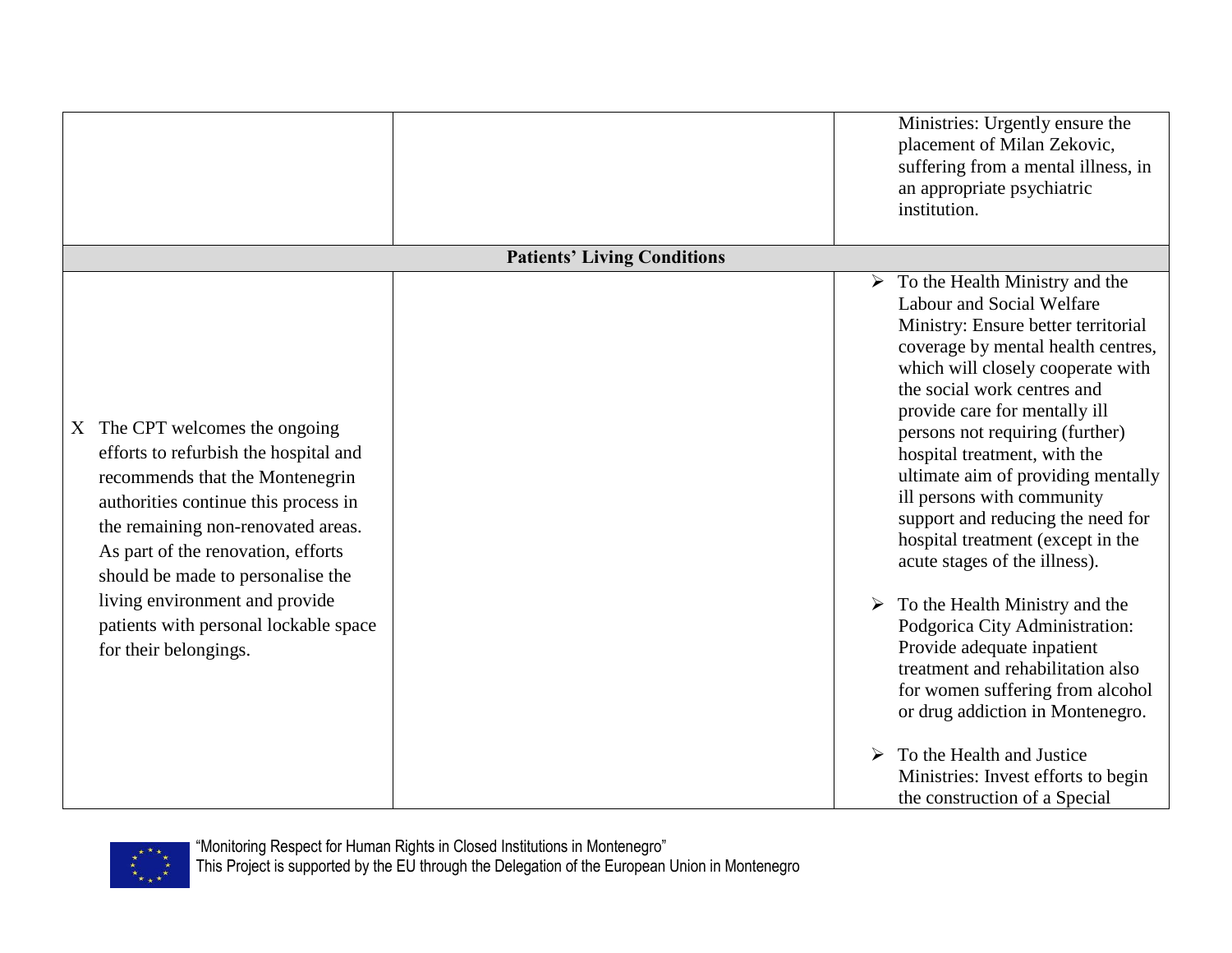|  | Hospital within the State<br>Administration for the Execution<br>of Penal Sanctions as soon as<br>possible and plan its staffing in<br>advance to ensure that this hospital<br>is operational once it is built.           |
|--|---------------------------------------------------------------------------------------------------------------------------------------------------------------------------------------------------------------------------|
|  | To the Health Ministry and<br>$\blacktriangleright$<br>Hospital Director: Renovate all<br>facilities to provide a positive<br>therapeutic environment.<br>Refurbish the toilets and take<br>measures to improve hygiene.  |
|  | $\triangleright$ To the Hospital Director: Make<br>efforts to personalise the patients'<br>living environment and provide<br>the patients with space (cabinets)<br>in which they can keep their<br>belongings under lock. |
|  | $\triangleright$ To the Hospital Director: Improve<br>the quality and diversity of the<br>food and provide appropriate<br>serving dishes.                                                                                 |
|  | $\triangleright$ To the Health Ministry and<br>Hospital Director: Furbish<br>separate facilities within the<br>pavilion so that the patients can<br>receive visitors even in case of                                      |

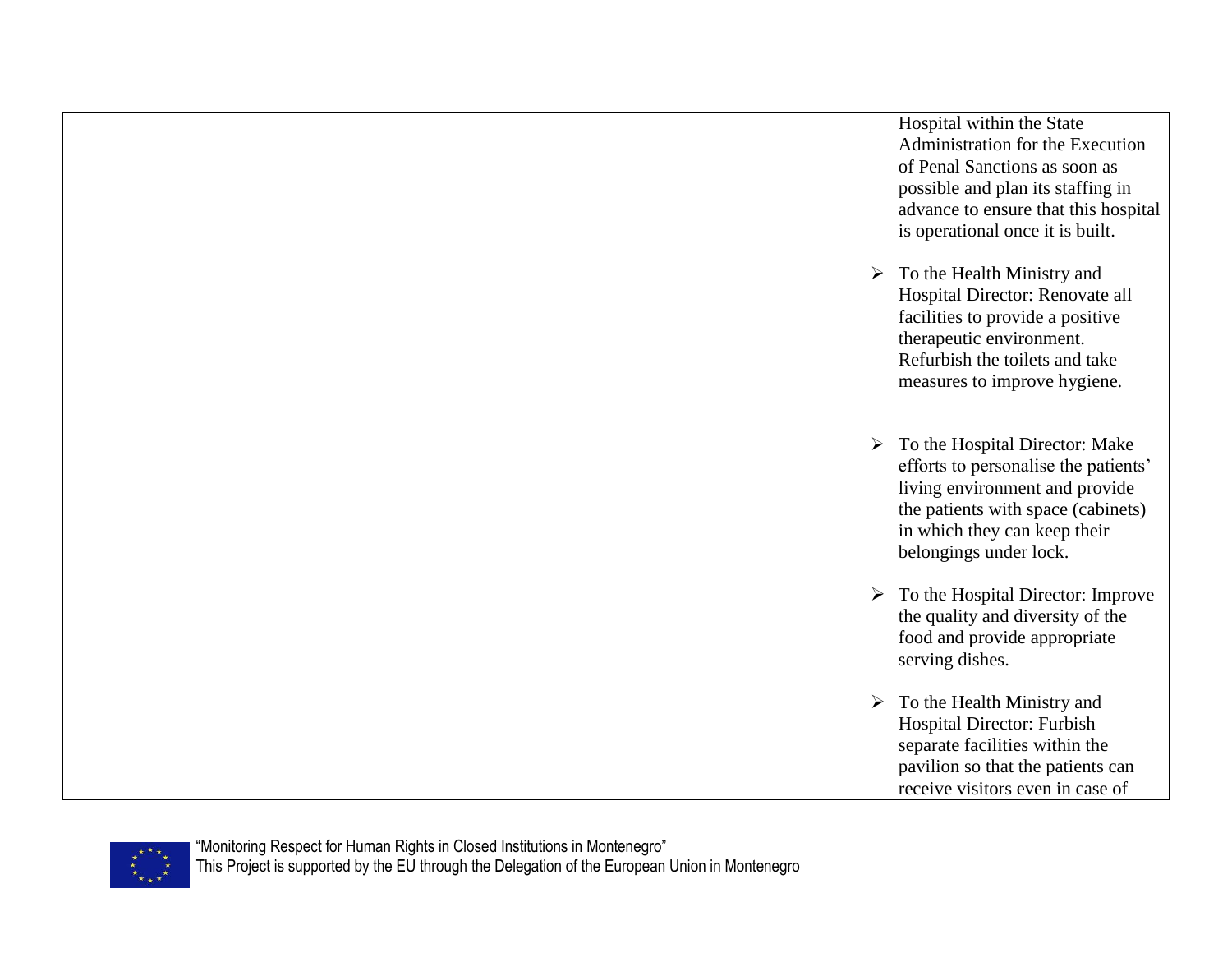|                                                                                                                                                                                                                                                                                                                                                                                         |   |                                                                                                                                                                                                                                                                                                                                                                                                                              |                       | inclement weather and regardless<br>of the availability of the cafeterias.                                                                                                                                                                                                                                                                                                                                                                           |
|-----------------------------------------------------------------------------------------------------------------------------------------------------------------------------------------------------------------------------------------------------------------------------------------------------------------------------------------------------------------------------------------|---|------------------------------------------------------------------------------------------------------------------------------------------------------------------------------------------------------------------------------------------------------------------------------------------------------------------------------------------------------------------------------------------------------------------------------|-----------------------|------------------------------------------------------------------------------------------------------------------------------------------------------------------------------------------------------------------------------------------------------------------------------------------------------------------------------------------------------------------------------------------------------------------------------------------------------|
|                                                                                                                                                                                                                                                                                                                                                                                         |   |                                                                                                                                                                                                                                                                                                                                                                                                                              | $\blacktriangleright$ | To the Health Ministry and<br>Hospital Director: Ensure that the<br>Hospital is accessible also to<br>persons with disabilities.                                                                                                                                                                                                                                                                                                                     |
|                                                                                                                                                                                                                                                                                                                                                                                         |   |                                                                                                                                                                                                                                                                                                                                                                                                                              |                       | $\triangleright$ To the Health Ministry and<br>Hospital Director: Provide the<br>Hospital with a new power<br>generator.                                                                                                                                                                                                                                                                                                                             |
|                                                                                                                                                                                                                                                                                                                                                                                         |   | <b>Treatment and Activities</b>                                                                                                                                                                                                                                                                                                                                                                                              |                       |                                                                                                                                                                                                                                                                                                                                                                                                                                                      |
| X The Committee reiterates the<br>recommendation made in the report<br>on the visit in 2004, that individual<br>treatment plans be established for<br>each patient, to include a psycho-<br>social rehabilitation component. In<br>this context, greater efforts should be<br>made to increase the offer of<br>therapeutic and rehabilitative<br>activities (e.g. occupational therapy, | X | X To the Labour and Social Welfare Ministry and<br>the Health Ministry: Take all the necessary<br>measures to establish and develop various<br>support services for families of mentally ill<br>persons at the local level.<br>To the Labour and Social Welfare Ministry and<br>the Health Ministry: Take the necessary public<br>outreach activities to eliminate prejudice against<br>persons with mental health problems. |                       | $\triangleright$ To the Health Ministry: Urgently<br>offer specialisation in child<br>psychiatry and in the meantime<br>endeavour to ensure the<br>availability of a specialist in child<br>psychiatry in Montenegro. Provide<br>hospital treatment for underage<br>patients if necessary.<br>$\triangleright$ To the Director: We reiterate the<br>CPT's recommendation about the<br>need to design individual<br>treatment plans for the patients. |
| individual and group psychotherapy,<br>education, sports) and involve more<br>patients in activities adapted to their<br>needs.                                                                                                                                                                                                                                                         |   | X To the Health Ministry: Take all the necessary<br>measures to ensure the protection of the mental<br>health of children and adolescents and their<br>hospital (inpatient) treatment.                                                                                                                                                                                                                                       | $\blacktriangleright$ | To the Director and the Health<br>Ministry: Involve more patients in<br>work-occupational and sports<br>activities, diversify these activities<br>and engage more work therapists<br>or volunteers to that end.                                                                                                                                                                                                                                      |

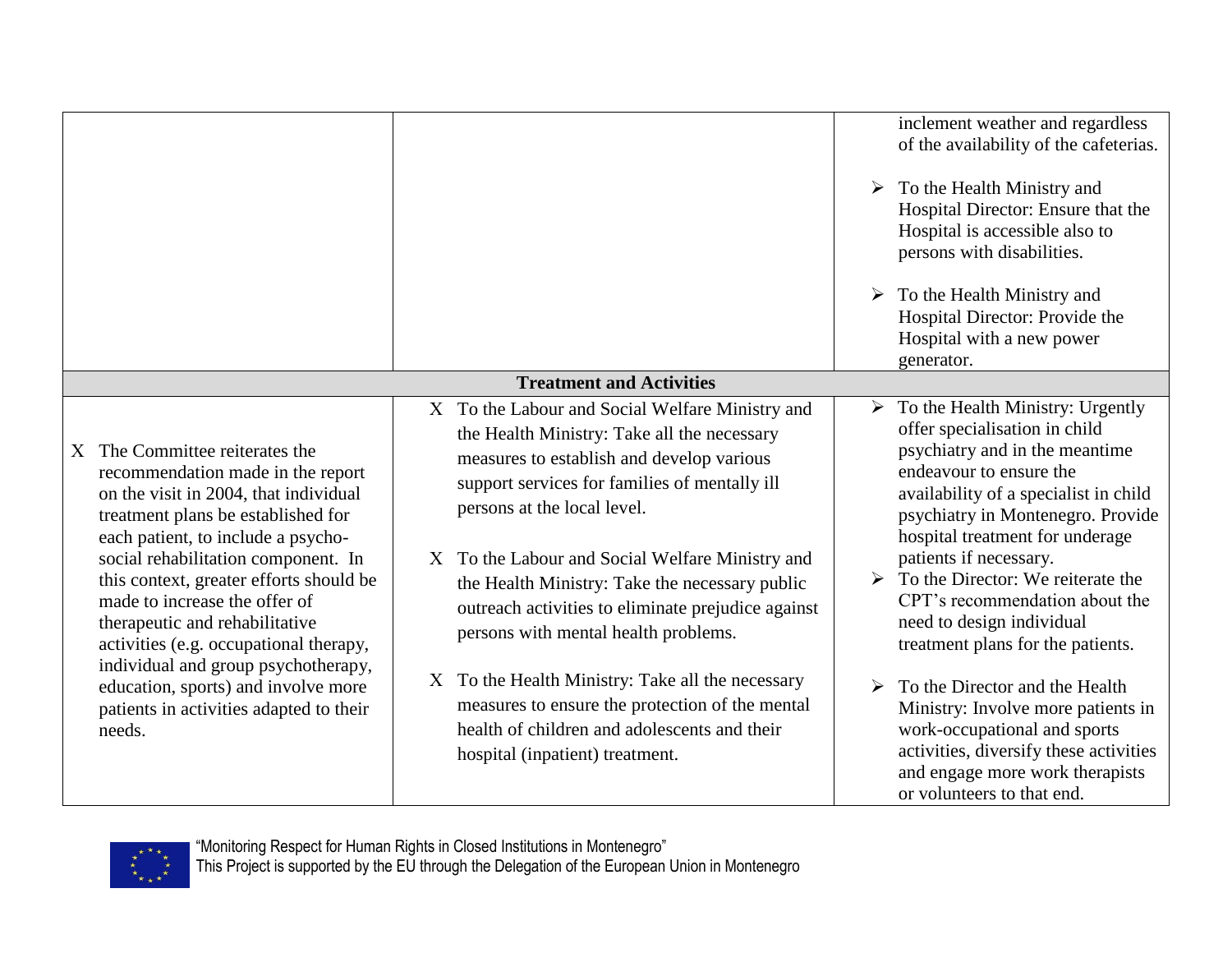$\triangleright$  To the Director: Register every case of so-called rapid tranquilisation (chemical restraint) both in the unit/shift logbook and the unit records on means of physical restraint and regularly transfer all the data in the individual unit records to the central register.  $\triangleright$  To the Director and Health Ministry: ensure the presence of a full-time dentist, by offering him/her a higher salary or in another manner.  $\triangleright$  To the Health Ministry: Introduce the legal obligation to conduct post mortems of persons who had died in the Institution in accordance with Article 128 of the Health Protection Law. Enact a rulebook governing the work of medical examiners.  $\triangleright$  To the Director: Enhance the supervision of patients, particularly those who have already displayed suicidal tendencies. All psychiatric

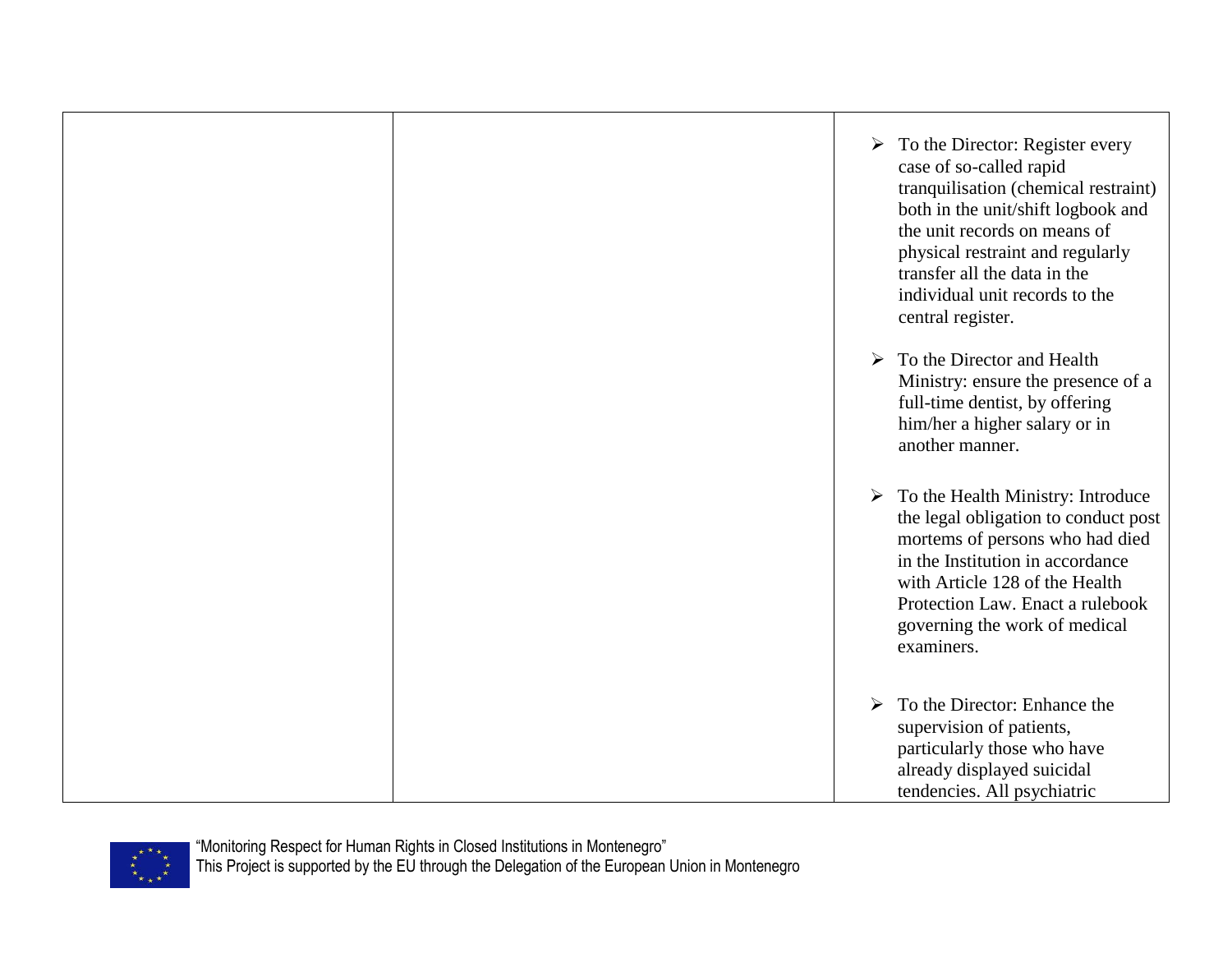|                                                                                                                                                                                                                                                             |                                                                                                                                                                                                                                                                       | institution staff needs to be trained<br>in recognising risks of suicide<br>among the patients. Such patients<br>need to be placed under a special<br>supervision programme and<br>provided with adequate<br>psychological assistance.                                                                                                                                                                                                                                                                                                                                                                                                                                                                                                                                                                                           |
|-------------------------------------------------------------------------------------------------------------------------------------------------------------------------------------------------------------------------------------------------------------|-----------------------------------------------------------------------------------------------------------------------------------------------------------------------------------------------------------------------------------------------------------------------|----------------------------------------------------------------------------------------------------------------------------------------------------------------------------------------------------------------------------------------------------------------------------------------------------------------------------------------------------------------------------------------------------------------------------------------------------------------------------------------------------------------------------------------------------------------------------------------------------------------------------------------------------------------------------------------------------------------------------------------------------------------------------------------------------------------------------------|
|                                                                                                                                                                                                                                                             | <b>Staff</b>                                                                                                                                                                                                                                                          |                                                                                                                                                                                                                                                                                                                                                                                                                                                                                                                                                                                                                                                                                                                                                                                                                                  |
| X The CPT recommends that the<br>Montenegrin authorities define a<br>recruitment strategy based on proper<br>funding and enhanced conditions of<br>service, with a view to ensuring<br>adequate staffing levels at Dobrota<br>Special Psychiatric Hospital. | X To the Labour and Social Welfare Ministry and<br>the Health Ministry: Given the difficult<br>conditions in the institutions, consider the<br>possibility of increasing the salaries whereby<br>they will be sufficiently attractive to recruit and<br>retain staff. | $\triangleright$ To the Labour and Social Welfare<br>Ministry: Urgently ensure social<br>care for persons in the Dobrota<br>Hospital who are no longer in<br>need of treatment in that<br>institution.<br>> To the Health Ministry and Hospital<br>Director: Hire additional staff<br>needed to ensure that work is up to<br>standard. Take measures to attract<br>mid-level medical staff to work<br>with the Hospital's psychiatric<br>patients.<br>$\triangleright$ To the Health Ministry and Hospital<br>Director: Invest efforts and money<br>in the additional training of the<br>Hospital staff and their exchange of<br>experience with colleagues working<br>in similar institutions.<br>$\triangleright$ To the Health Ministry: Encourage<br>more frequent internships of high<br>school and college students in the |

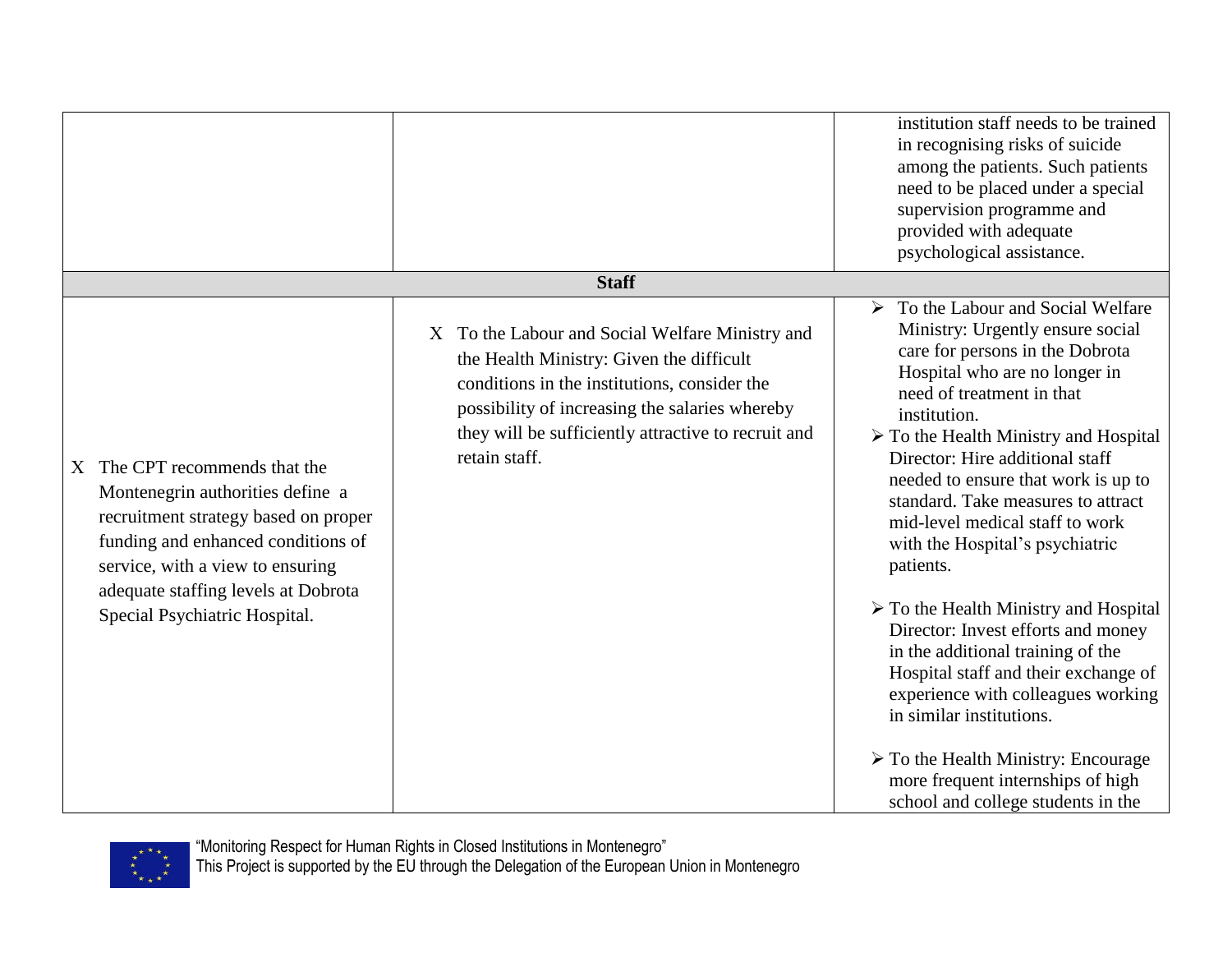|                                                                                                                                                                                    |                           | Hospital.                                                                                                                                                                                                                                                                                                                                                                                                                                                                                                                                                                                                                                                                                                            |
|------------------------------------------------------------------------------------------------------------------------------------------------------------------------------------|---------------------------|----------------------------------------------------------------------------------------------------------------------------------------------------------------------------------------------------------------------------------------------------------------------------------------------------------------------------------------------------------------------------------------------------------------------------------------------------------------------------------------------------------------------------------------------------------------------------------------------------------------------------------------------------------------------------------------------------------------------|
|                                                                                                                                                                                    |                           | $\triangleright$ To the Health Ministry and Hospital<br>Director: Install an alarm system,<br>notably in the male and female<br>acute wards, enabling the staff to<br>seek assistance in case of an<br>incident with a patient at all times.<br>This measure is partly dependant on<br>increasing the number of staff,<br>because even this form of safety<br>protection will not suffice if only<br>one or two medical technicians or<br>nurses are on duty in a ward.<br>$\triangleright$ To the Health Ministry and Labour<br>and Social Welfare Ministry:<br>Provide staff working in difficult<br>circumstances and high risk wards<br>with the possibility of reduced years<br>of service for full retirement. |
|                                                                                                                                                                                    | <b>Means of Restraint</b> |                                                                                                                                                                                                                                                                                                                                                                                                                                                                                                                                                                                                                                                                                                                      |
| (partially adopted) The CPT<br>$\bullet$<br>recommends that steps be taken at<br>Dobrota Special Psychiatric<br>Hospital to ensure that both the<br>policy and practice concerning |                           | $\triangleright$ To the Health Ministry and<br>Hospital Director: In each ward<br>where means of physical restraint<br>are applied, allocate separate<br>facilities for that purpose.                                                                                                                                                                                                                                                                                                                                                                                                                                                                                                                                |

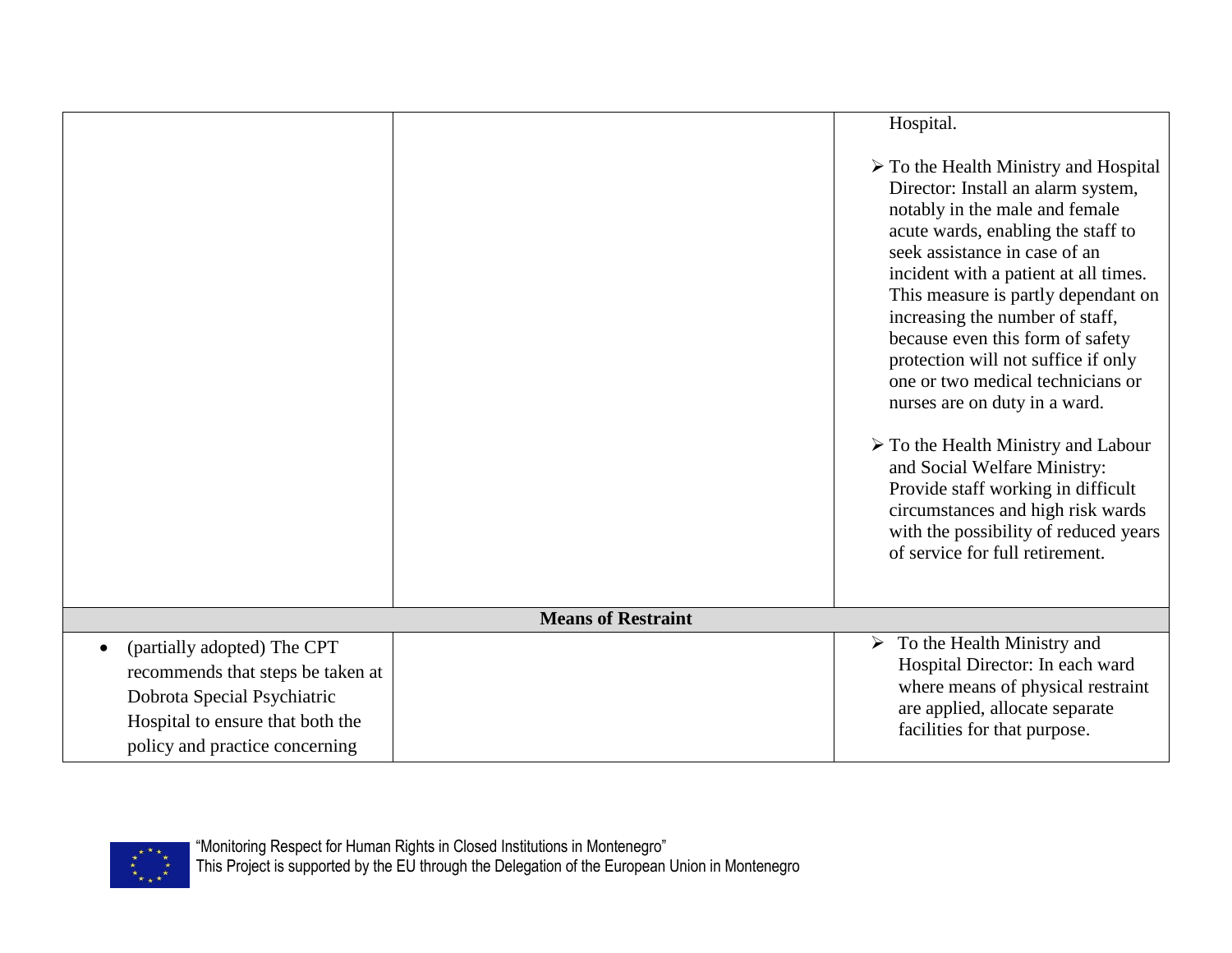| the use of means of restraint<br>comply with the requirements. <sup>6</sup> | ➤ | To the Hospital Director: Keep<br>precise ward records on applied<br>means of physical restraint                                                                                                                                                                                                             |
|-----------------------------------------------------------------------------|---|--------------------------------------------------------------------------------------------------------------------------------------------------------------------------------------------------------------------------------------------------------------------------------------------------------------|
|                                                                             | ➤ | $\triangleright$ To the Hospital Director: Ensure<br>the keeping of a central register to<br>which data in the ward records<br>will be continuously transferred<br>and which will provide an<br>overview of all applied means of<br>physical restraint at the Hospital.<br>To the Hospital Director: Debrief |
|                                                                             |   | patients after they had been<br>subjected to means of physical<br>restraint.                                                                                                                                                                                                                                 |
|                                                                             | ➤ | To the Hospital Director: Ensure<br>the enforcement of the legal<br>obligation to immediately notify<br>not only the independent multi-<br>disciplinary body but the legal<br>representative of the mentally ill<br>person as well of the applied<br>physical force.                                         |

<sup>&</sup>lt;sup>6</sup> CPT Report, para 99: "While welcoming the improvements already made the CPT wishes to stress that patients in respect of whom means of mechanical restraint are applied should not be exposed to the view of other patients. Further, whenever a patient is subjected to restraint, a trained member of staff should be continuously present in order to maintain the therapeutic alliance and to provide assistance. In addition, the systematic recording of every instance of use of means of restraint, both in the specific register and the patient's file, should include the times at which the measure began and ended, the circumstances of the case, the reasons for resorting to the measure, the name of the doctor who ordered and approved it, and an account of any injuries sustained by the patient or staff.  $\epsilon$ 



 $\overline{a}$ 

<sup>&</sup>quot;Monitoring Respect for Human Rights in Closed Institutions in Montenegro"

This Project is supported by the EU through the Delegation of the European Union in Montenegro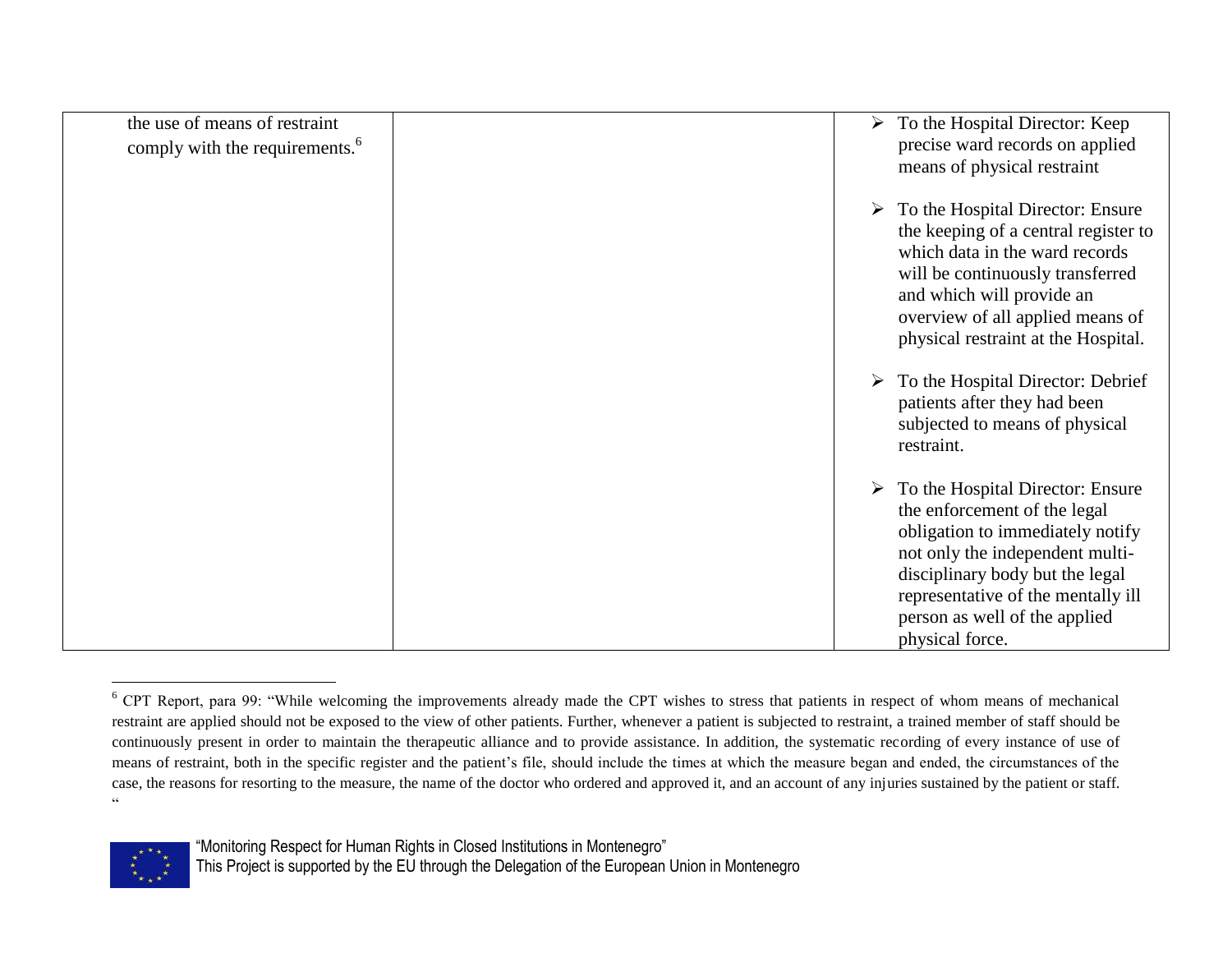|                                                                                                                                                                                                                                                                                                                                                                                   | <b>Safeguards</b>                                                                                                                                                                                                                                                                                                                                                                                                             |                       |                                                                                                                                                                                                                                                                                                                                                                   |  |
|-----------------------------------------------------------------------------------------------------------------------------------------------------------------------------------------------------------------------------------------------------------------------------------------------------------------------------------------------------------------------------------|-------------------------------------------------------------------------------------------------------------------------------------------------------------------------------------------------------------------------------------------------------------------------------------------------------------------------------------------------------------------------------------------------------------------------------|-----------------------|-------------------------------------------------------------------------------------------------------------------------------------------------------------------------------------------------------------------------------------------------------------------------------------------------------------------------------------------------------------------|--|
| The CPT recommends that the cases<br>of all chronic patients be reviewed<br>and that those patients meeting the<br>criteria for involuntary placement be<br>subject to the relevant procedure. In<br>this context, measures should be<br>taken to ensure that written consent to<br>hospitalisation is always sought in<br>compliance with the law.                               | X To the Labour and Social Welfare Ministry and<br>the Health Ministry: Take all the requisite<br>measures to establish mechanisms for<br>supervising and monitoring the work of the<br>institutions and nationwide standards of services<br>provided to the beneficiaries.<br>X To the Health Ministry and Special Psychiatric<br>Hospital: In accordance with the regulations,<br>take the measures to review whether it is |                       | $\triangleright$ To the Hospital Director: Ensure<br>abidance by the Law on the<br>Protection and Exercise of the<br>Rights of Mentally Ill Persons,<br>under which a mentally ill person<br>must give his/her written consent<br>to an examination or medical<br>treatment in the event s/he is<br>capable of taking a decision and<br>expressing his/her will.  |  |
| X As regards voluntary chronic patients,<br>efforts should be made to place them<br>in appropriate community-based<br>facilities.                                                                                                                                                                                                                                                 | necessary to extend a patient's placement in the<br>socio-rehabilitation or addiction ward of the<br>Special Psychiatric Hospital Dobrota.                                                                                                                                                                                                                                                                                    | $\blacktriangleright$ | To the Hospital Director: Ensure<br>that doctors issue confirmation of<br>a patient's ability to consent to<br>treatment in accordance with the<br>law.                                                                                                                                                                                                           |  |
| $\checkmark$ The CPT welcomes the recent<br>introduction of a form on consent to<br>treatment and recommends that the<br>procedures be reviewed with a view<br>to ensuring that all patients (and, if<br>they are incompetent, their legal<br>representatives) are provided<br>systematically with information about<br>their condition and the treatment<br>prescribed for them; |                                                                                                                                                                                                                                                                                                                                                                                                                               |                       | $\triangleright$ To the Hospital Director: Ensure<br>that the court is notified of all<br>instances of compulsory<br>hospitalisation within the 48-hour<br>legal deadline.<br>$\triangleright$ To the Kotor Court President:<br>Ensure that deadlines regarding<br>compulsory hospitalisation in the<br>Law on Extra-Judicial Proceedings<br>are met effectively. |  |

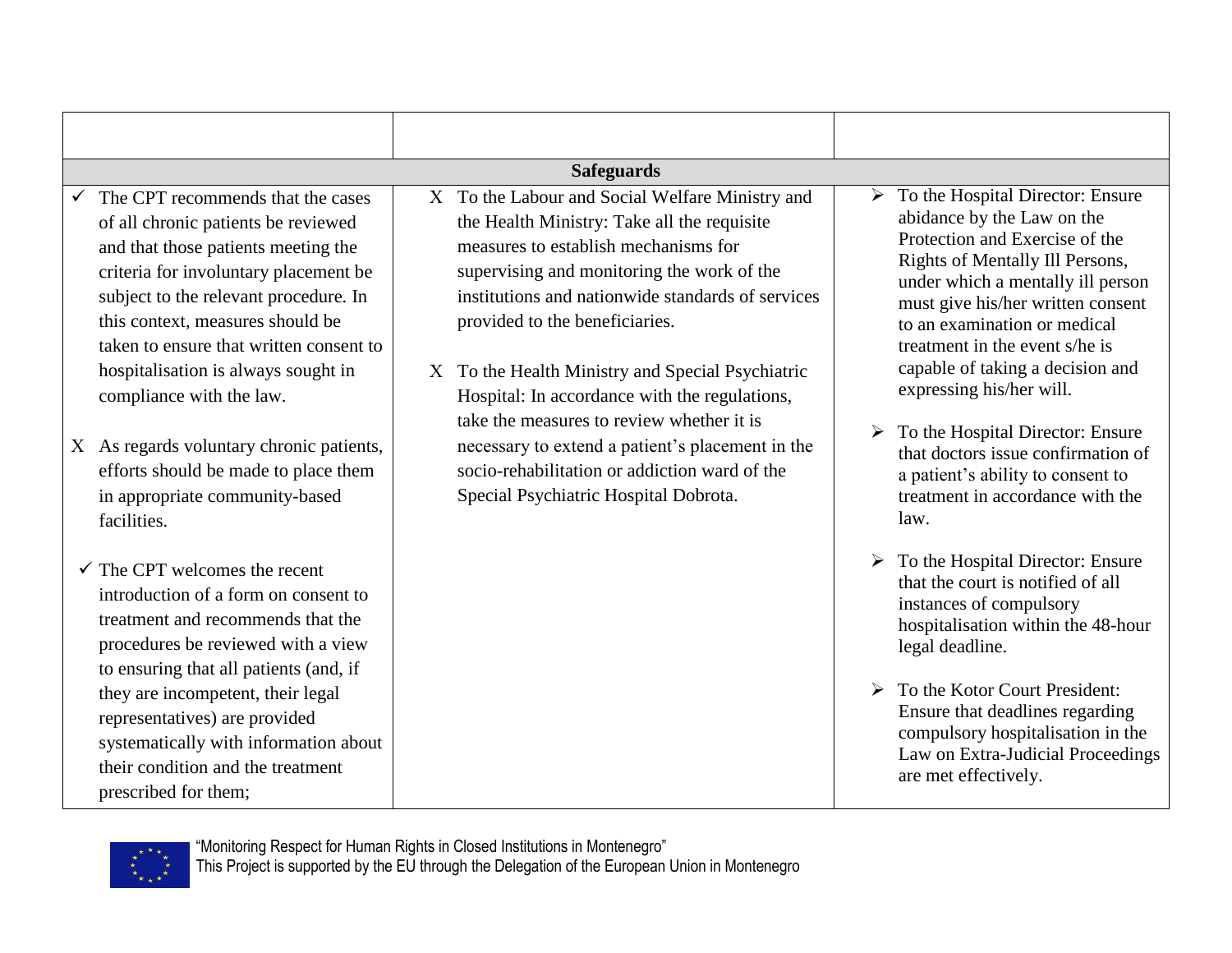and that doctors be instructed that they should always seek the patient's consent to treatment prior to its commencement. The form concerning informed consent to treatment should be signed by the patient or (if he is incompetent) by his legal representative. Relevant information should also be provided to patients (and their legal representatives) during and following treatment.

The CPT recommends that the Montenegrin authorities take steps to ensure that *in the criminal proceedings*:

- $\checkmark$  patients subject to compulsory treatment are granted the right to appeal against the court's decision and to ask for an independent opinion by an outside psychiatrist;
- $\checkmark$  patients subject to compulsory treatment are assisted by a lawyer during the proceedings, those who are not in a position to pay for a
- $\triangleright$  To the Hospital Director: Ensure that the patient is personally served with a written decision on compulsory placement in a psychiatric institution and with a written explanation of the grounds for the decision and the possibilities and deadlines within which such a decision may be appealed.
- $\triangleright$  To the Justice Ministry: Amend the Law on Extra-Judicial Proceedings by laying down the following obligations of the court in case of compulsory hospitalisation: (1) to hear in person the person whose hospitalisation is at issue in firstinstance or appellate proceedings; (2) to seek a second opinion on the necessity of compulsory hospitalisation from a court expert in psychiatry who is not working in the institution; (3) to assess whether the person, whose hospitalisation is at issue, is able to comprehend the importance and legal consequences of his/her participation in the proceedings; (4) to ensure that patients subjected to compulsory treatment

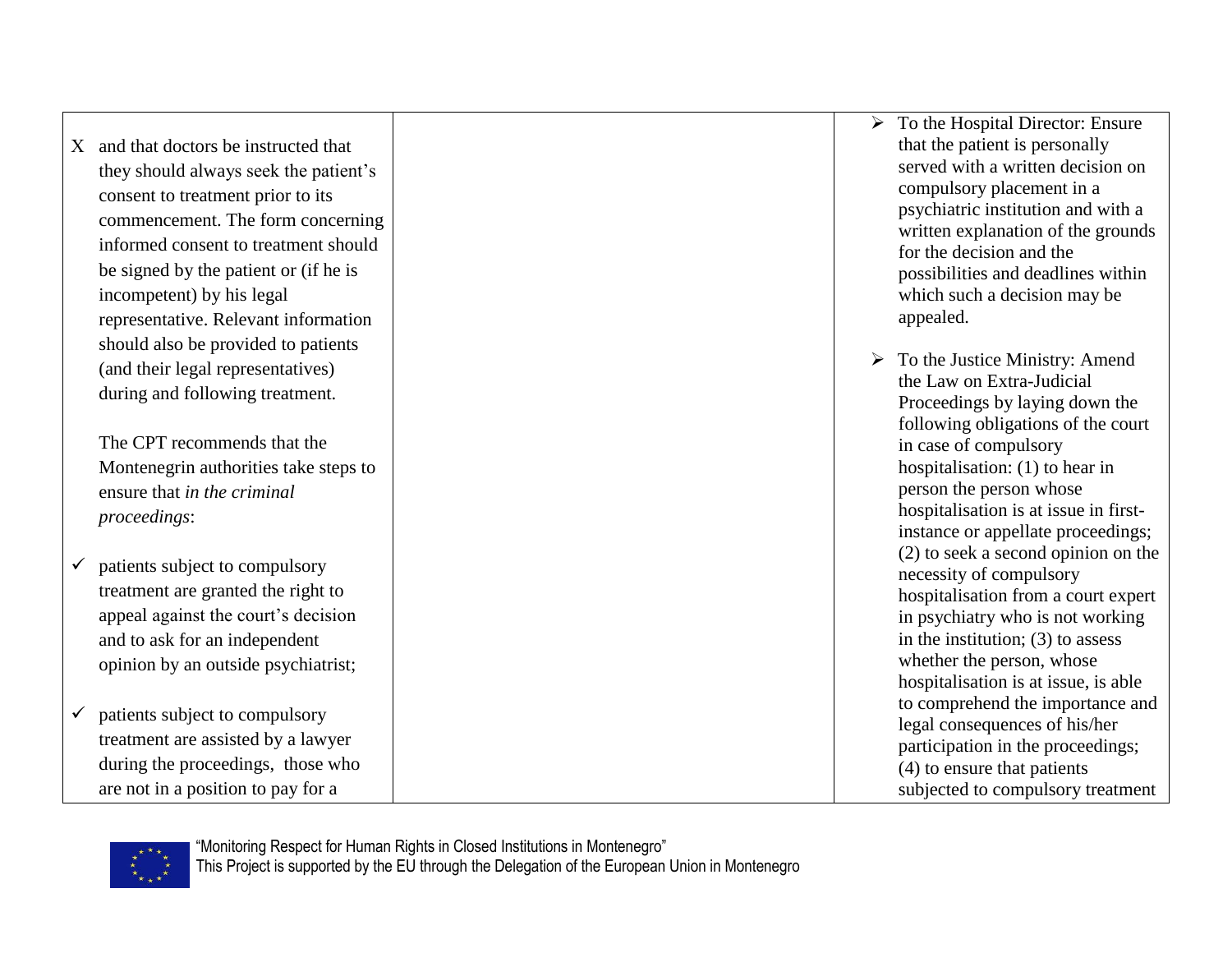lawyer themselves being provided with legal assistance;

- $\checkmark$  patients subject to compulsory treatment have the effective right to be heard in person by a judge during the review procedures.
- X The CPT invites the Montenegrin authorities to take steps to ensure that the Council for Human Rights Protection of Patients is truly independent.
- X The CPT recommends that the Montenegrin authorities develop a system of regular visits by an independent outside body to Dobrota Special Psychiatric Hospital. This body should be authorised, in particular, to talk privately with patients, examine all issues related to their living conditions and treatment, receive directly any complaints which they might have and make any necessary recommendations.

are assisted by a lawyer during the proceedings and to provide legal assistance to those who cannot afford a lawyer.

- $\triangleright$  To the Hospital Director: Ensure that a person subjected to compulsory treatment and his/her family are personally notified of his/her rights. Prepare an appropriate brochure.
- $\triangleright$  To the Justice Ministry: Ensure regular checks of the lawfulness of the enforced measures of compulsory psychiatric treatment and placement in a health institution.
- $\triangleright$  To the Government and the Assembly: Urgently pass a law ensuring that misdemeanour proceedings are conducted by courts i.e. that misdemeanour judges are appointed in the same manner as judges of courts with general jurisdiction.
- $\triangleright$  To misdemeanour authorities: Refrain from ordering compulsory treatment and placement in a psychiatric institution without

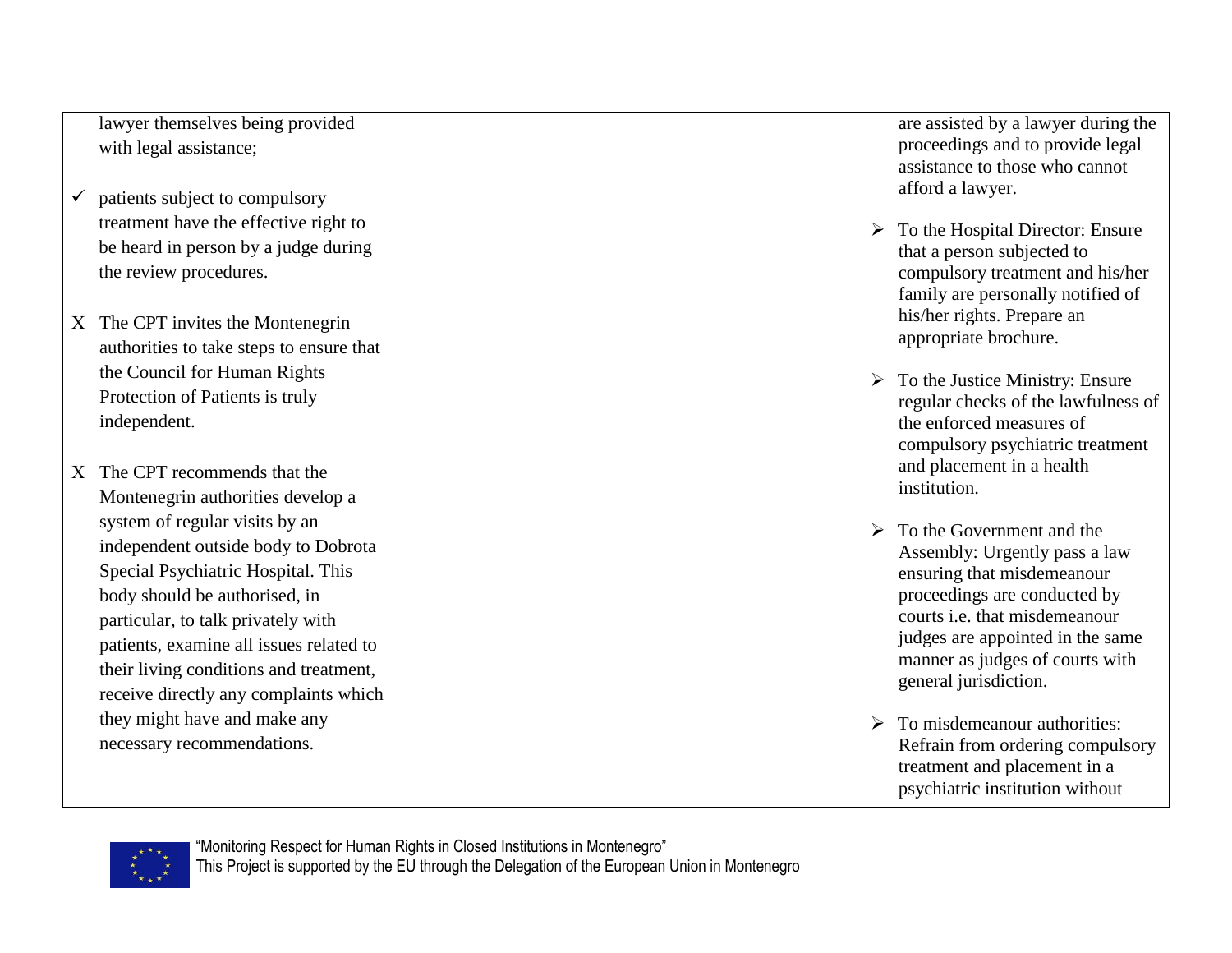prior referral of the offender to a psychiatric institution for observation.  $\triangleright$  To the Justice Ministry: Lay down in the Law on the Protection and Exercise of the Rights of Mentally Ill Persons (Art. 17(3)) the obligation to notify the family of a mentally ill person that s/he has been subjected to a medical procedure without his/her consent.  $\triangleright$  To the Justice Ministry: Delete the provision in Art. 50(1) of the Law on Extra-Judicial Proceedings.  $\triangleright$  To the Health Ministry and Hospital Director: Amend the Hospital Statute to ensure the impartiality of the Council for the Protection of the Rights of Mentally Ill Persons (the provisions on the nomination and appointment of Council members).  $\triangleright$  To the Health Ministry and Hospital Director: Involve representatives of human rights NGOs in the work of the Council to ensure its impartiality.

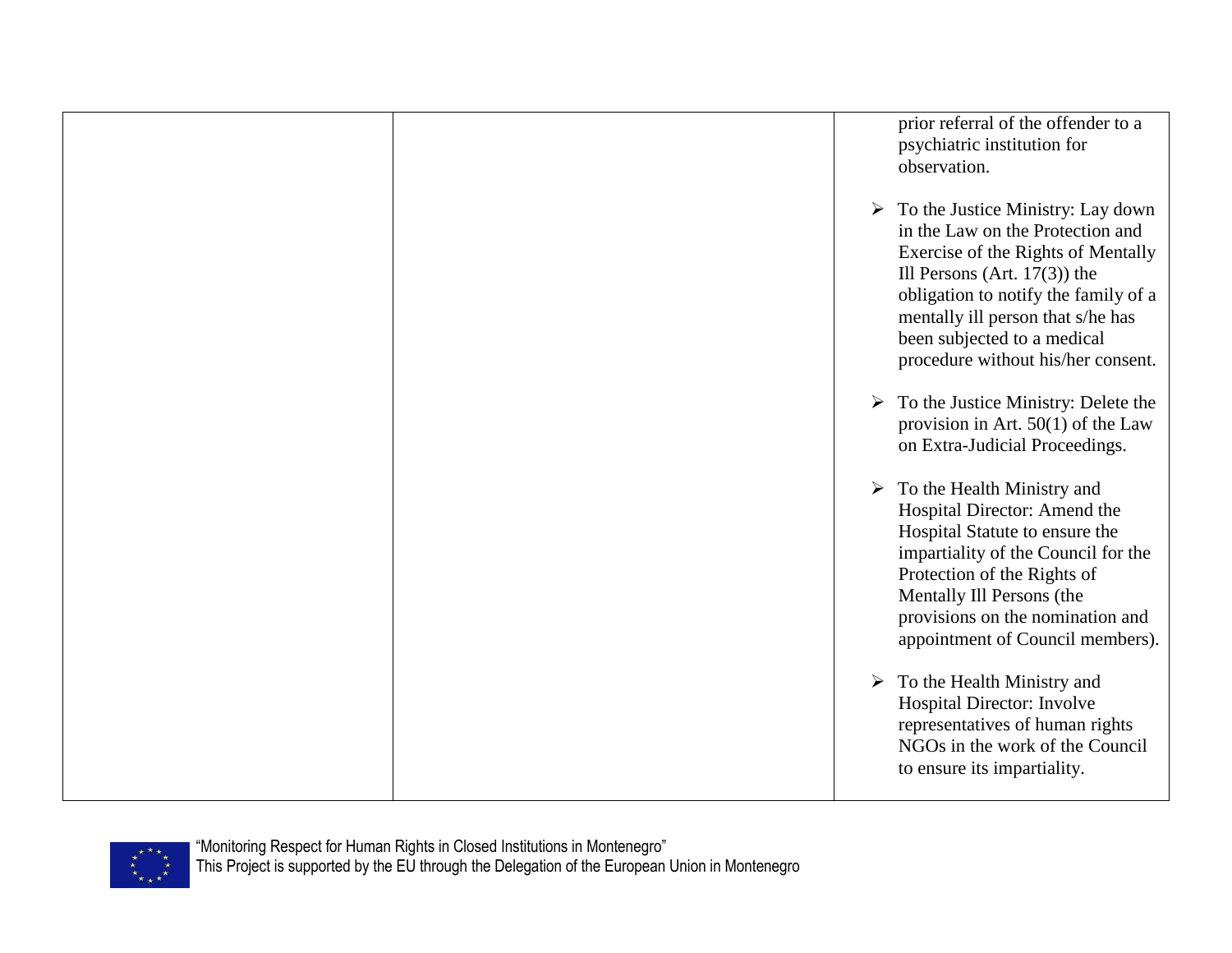|                                                                               | $\triangleright$ To the Health Ministry: Establish a<br>Mental Health Commission.                                                                                                                                                                                                                                                                                                               |
|-------------------------------------------------------------------------------|-------------------------------------------------------------------------------------------------------------------------------------------------------------------------------------------------------------------------------------------------------------------------------------------------------------------------------------------------------------------------------------------------|
| <b>Addictions Ward</b>                                                        |                                                                                                                                                                                                                                                                                                                                                                                                 |
|                                                                               | $\triangleright$ To the Health Ministry: Enable the<br>urgent placement of women<br>addicted to alcohol or drugs in a<br>facility outside the female acute<br>ward.<br>$\triangleright$ To the Health Ministry: Provide<br>funds for the refurbishment of the                                                                                                                                   |
|                                                                               | ward and increase its<br>accommodation capacities or open<br>such wards in some other<br>institutions.                                                                                                                                                                                                                                                                                          |
|                                                                               | $\triangleright$ To the Justice Ministry: Take<br>measures, notably in the form of<br>judicial training, to ensure that the<br>courts regularly review the need to<br>extend compulsory treatment<br>ordered by the court and the<br>timely release of patients who<br>have recovered; this would allow<br>for the treatment of a greater<br>number of people within the<br>current capacities. |
| Psychiatric Ward within the Niksic General Hospital Public Health Institution |                                                                                                                                                                                                                                                                                                                                                                                                 |
|                                                                               | $\triangleright$ Urgently ensure the                                                                                                                                                                                                                                                                                                                                                            |

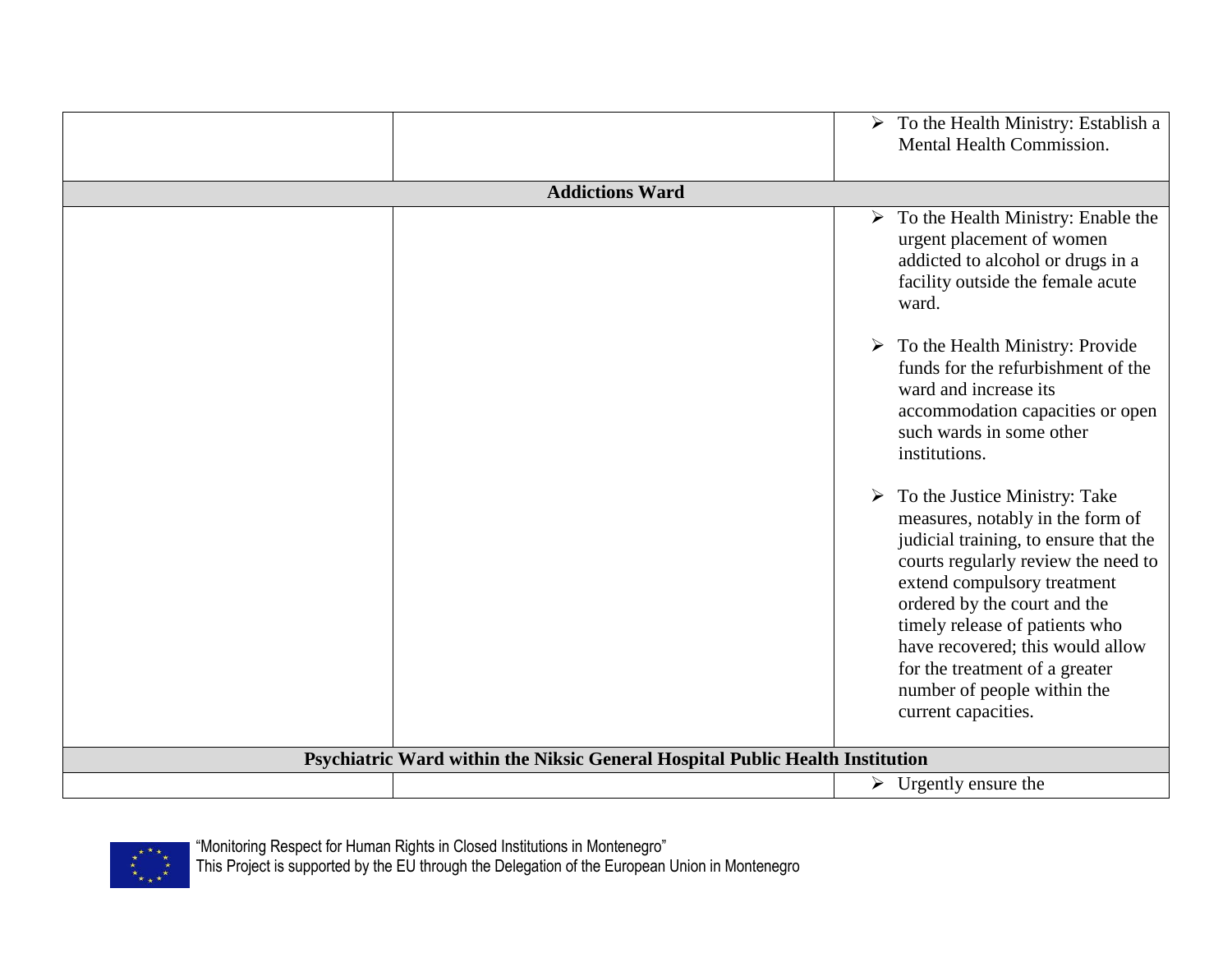|  | implementation of safeguards in<br>the context of compulsory<br>placement on admission to the<br>Ward, during placement and on<br>release, particularly in the form of<br>court supervision.                             |
|--|--------------------------------------------------------------------------------------------------------------------------------------------------------------------------------------------------------------------------|
|  | $\triangleright$ Take measures to dispel prejudices<br>against mentally ill persons,<br>particularly among the medical<br>staff and administration, because<br>they result in the discrimination of<br>the patients.     |
|  | Ensure that patients regularly<br>$\blacktriangleright$<br>spend time outdoors, in the yard,<br>and provide a sheltered area<br>allowing them to spend time<br>outside the Ward in case of<br>inclement weather as well. |
|  | Recruit a Ward doorman.<br>$\blacktriangleright$                                                                                                                                                                         |
|  | Improve nutrition of the Ward<br>$\blacktriangleright$<br>patients.                                                                                                                                                      |
|  | $\triangleright$ Ensure that the patients are aware<br>of their rights.                                                                                                                                                  |
|  | $\triangleright$ Simplify the procedure by which<br>the patients may contact the<br>Protector of Patients' Rights.                                                                                                       |

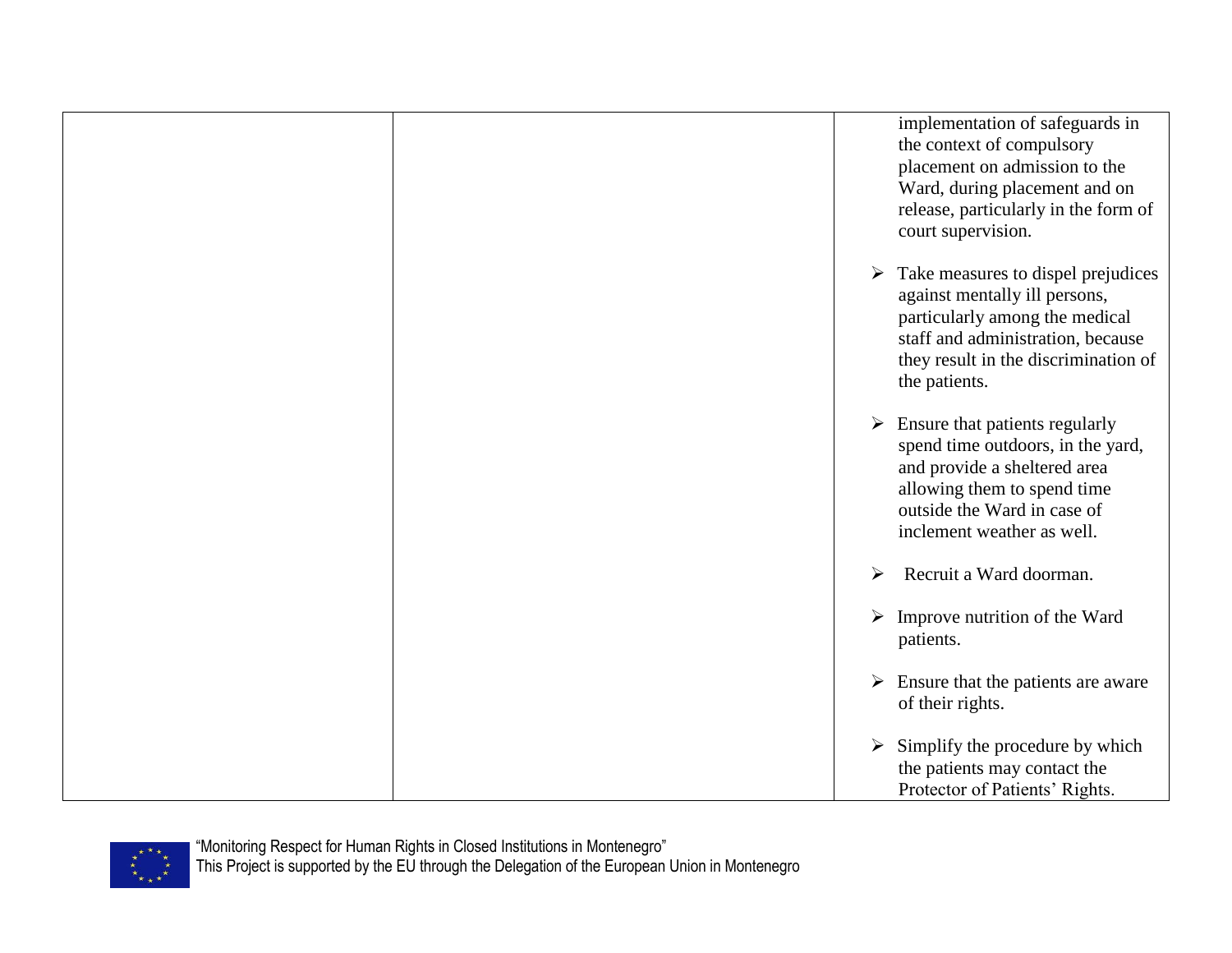| Psychiatric Clinic of the Clinical Hospital Centre of Montenegro in Podgorica |  |                                                                                                                                                                                                                    |
|-------------------------------------------------------------------------------|--|--------------------------------------------------------------------------------------------------------------------------------------------------------------------------------------------------------------------|
|                                                                               |  | $\triangleright$ To the Health Ministry: Improve<br>the material conditions in which<br>the patients live and the staff work<br>by performing a general<br>refurbishment of the facility,<br>which will result in: |
|                                                                               |  | a) Reduction of the number of<br>beds in the rooms.                                                                                                                                                                |
|                                                                               |  | b) Allocation of a room for<br>work with the patients and<br>therapeutic communities.                                                                                                                              |
|                                                                               |  | c) Allocation of rooms for the<br>physical restraint of patients.                                                                                                                                                  |
|                                                                               |  | d) Provision of IT equipment<br>for the staff.                                                                                                                                                                     |